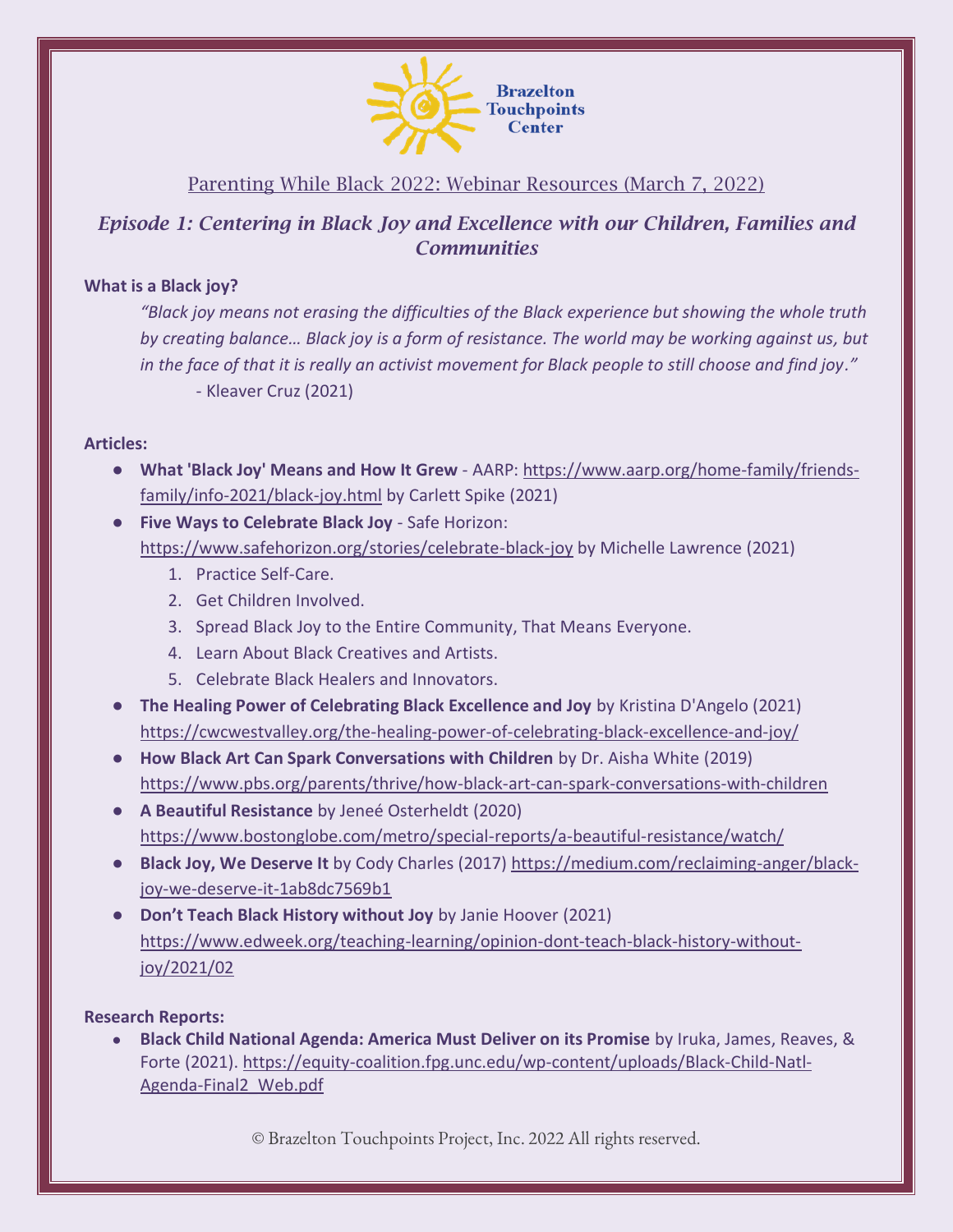

- **Black parent voices: Resilience in the face of the two pandemics—COVID-19 and racism.**  Researchers Investigating Sociocultural Equity and Race (RISER) Network. by Iruka, Curenton, Sims, Escayg, Ibekwe-Okafor, & RAPID-EC. (2021). [https://fpg.unc.edu/publications/black](https://fpg.unc.edu/publications/black-parent-voices-resilience-face-two-pandemics-covid-19-and-racism)[parent-voices-resilience-face-two-pandemics-covid-19-and-racism](https://fpg.unc.edu/publications/black-parent-voices-resilience-face-two-pandemics-covid-19-and-racism)
- **Black parents and their babies: Attending to the first 1,000 days** by Iruka, Sims, & Forte (2021). [https://equity-coalition.fpg.unc.edu/resource/black-parents-and-their-babies-attending-to-the](https://equity-coalition.fpg.unc.edu/resource/black-parents-and-their-babies-attending-to-the-first-1000-days/)[first-1000-days/](https://equity-coalition.fpg.unc.edu/resource/black-parents-and-their-babies-attending-to-the-first-1000-days/)
- **Anti-racist policymaking to protect, promote, and preserve Black families and babies** by Iruka, Harper, Lloyd, Boddicker-Young, De Marco, & Jarvis, B. (2021). [https://equity](https://equity-coalition.fpg.unc.edu/resource/anti-racist-policymaking-to-protect-promote-and-preserve-black-families-and-babies/)[coalition.fpg.unc.edu/resource/anti-racist-policymaking-to-protect-promote-and-preserve](https://equity-coalition.fpg.unc.edu/resource/anti-racist-policymaking-to-protect-promote-and-preserve-black-families-and-babies/)[black-families-and-babies/](https://equity-coalition.fpg.unc.edu/resource/anti-racist-policymaking-to-protect-promote-and-preserve-black-families-and-babies/)

## **Organizations/Events:**

- **The Annual Black Joy Parade** in Oakland, C[A https://www.blackjoyparade.org/about](https://www.blackjoyparade.org/about)
- **The National Center for Afro-American Artists** (NCAAA[\) https://ncaaa.org](https://ncaaa.org/)
- **Coalition of Black Excellence** [https://cbenonprofit.org](https://cbenonprofit.org/)
- **The Black Genius Foundation** [https://www.theblackgeniusfoundation.org](https://www.theblackgeniusfoundation.org/)
- **The Foundation for Black Excellence** [https://www.foundationforblackexcellence.org](https://www.foundationforblackexcellence.org/)
- **Grandfamilies and Kinship Support Network – Generations United** [https://www.gu.org/projects/ntac-on-grandfamilies](https://www.gu.org/projects/ntac-on-grandfamilies-and-kinship-families/)[and-kinship-families/](https://www.gu.org/projects/ntac-on-grandfamilies-and-kinship-families/)

#### **Videos:**

● **Black Joy in Cinema: The Power of Black Joy on Screen** <https://youtu.be/AjoCaqTKg5I>



## **Audio:**

● **WHYY, THE PULSE — A Podcast. How informal adoptions became a mainstay of African American family Life** by Sojourner Ahébée [https://whyy.org/segments/how-informal-adoptions-became-a-mainstay-of-african-american](https://whyy.org/segments/how-informal-adoptions-became-a-mainstay-of-african-american-family-life/)[family-life/](https://whyy.org/segments/how-informal-adoptions-became-a-mainstay-of-african-american-family-life/)

#### **Books:**

- **Black Joy: Stories of Resistance, Resilience, and Restoration** by Tracey Michae'l Lewis-Giggetts (2022). \*Here is a link to [a short news interview with the author on NBC](https://www.nbcphiladelphia.com/entertainment/philly-live/black-joy-book-tells-stories-of-resistance-resilience-and-restoration/3129921/)
- **Teaching and Leading with Emotional Intelligence: A Dilemma-Based Casebook for Early Care and Education** by Peggy Daly Pizzo, Teresa Gonczy O'Rourke, & Ed Greene (2027).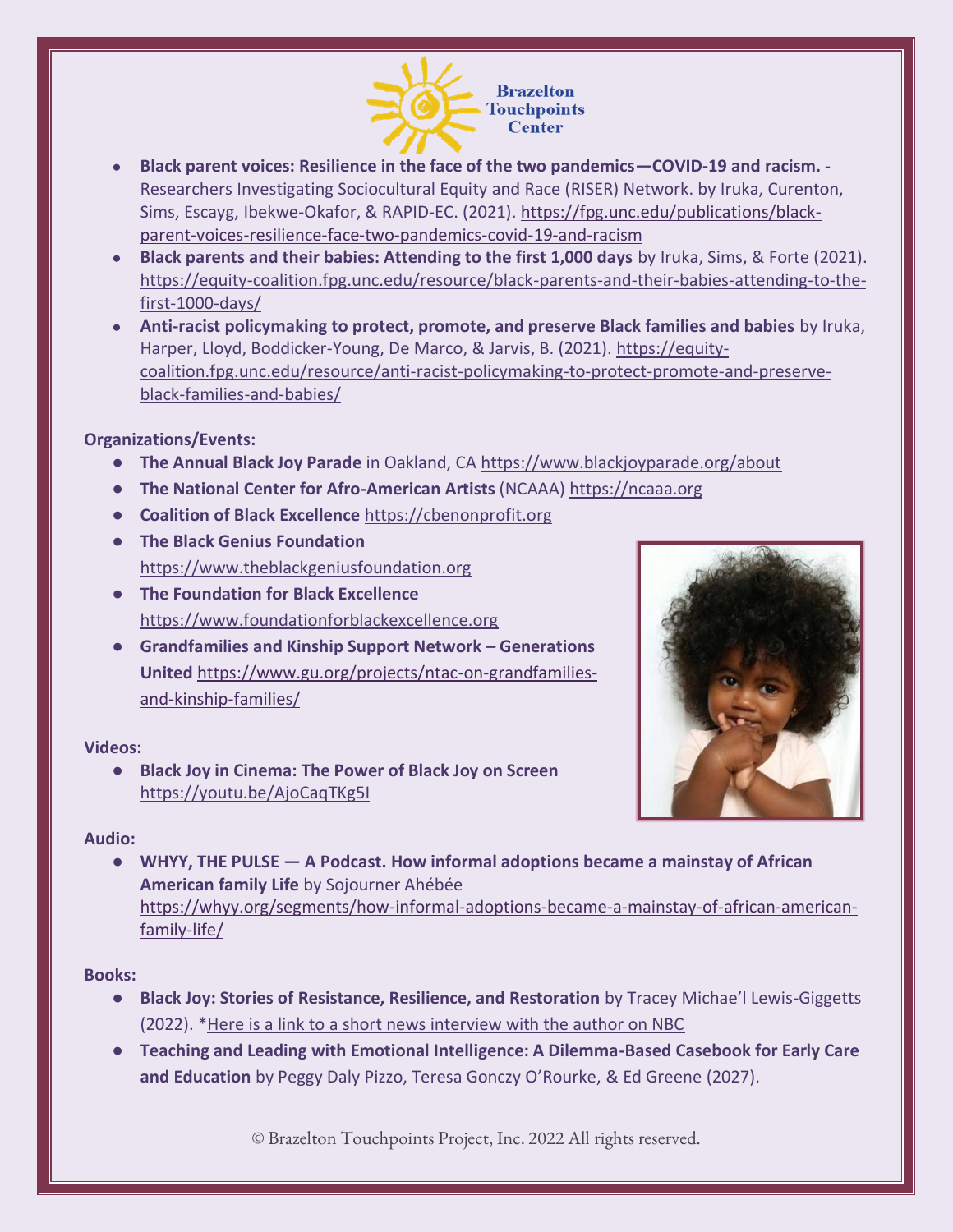

- **Don't Look Away: Embracing Anti-bias Classrooms** by Iheoma Iruka, Stephanie Curenton, & Tonia Durden (2020).
- **Advancing Equity and Embracing Diversity in Early Childhood Education: Elevating Voices and Actions** by Iliana Alanís, Iheoma Iruka, & Susan Friedman (2021).

#### **Resources for Children:**

#### *Racially Affirming Children's Books*

- *Black Boy Joy: 17 Stories Celebrating Black Boyhood* by Kwame Mbalia
- *Hair Love* by Matthew A. Cherry
- *I can do it too!* by Karen Baicker
- *I Am Enough* by Grace Byers
- **Brown Girl Dreaming** by Jacqueline Woodson
- *Watch Us Rise* by Renée Watson and Ellen Hagan
- *I Am Every Good Thing* by Derrick D. Barnes
- **Shades of Black: A Celebration of Our Children** by Sandra L. Pinkney
- *I'm Dreaming of a Brown Christmas* by Steven Gray and Vernon Gibbs
- *Our Skin: A First Conversation About Race* by Megan Madison
- *The ABCs of HBCUs* by Claudia Walker.
- *TuTu Goes Green* by Tulani Thomas.

#### *Children's Literacy*

● **COMING TOGETHER: The ABCs of Racial Literacy -** Sesame Street in Communities. Provides resources to develop children's understanding, curiosity, resilience, and empathy and to prepare for the task of building a better world by standing up, standing tall, and standing together. <https://sesamestreetincommunities.org/topics/racial-justice/>

#### *Affirmations*

- **Charm Words Podcast** <https://www.abfc.co/shows/charm-words-affirmations-for-kids/>
- **Lovely Affirmation Cards** <https://lessourires.bigcartel.com/product/lovely-affirmation-cards>

#### *Color and Colorism*

- **All the Colors we Are: The Story of How We Get Our Skin Color** by Katie Kissinger <https://socialjusticebooks.org/all-the-colors-we-are-story-skin-color/>
- **Different & Differenter: An Activity Book About Skin Color** by Jyoti Gupti <https://www.jyotigupta.com/different-differenter>